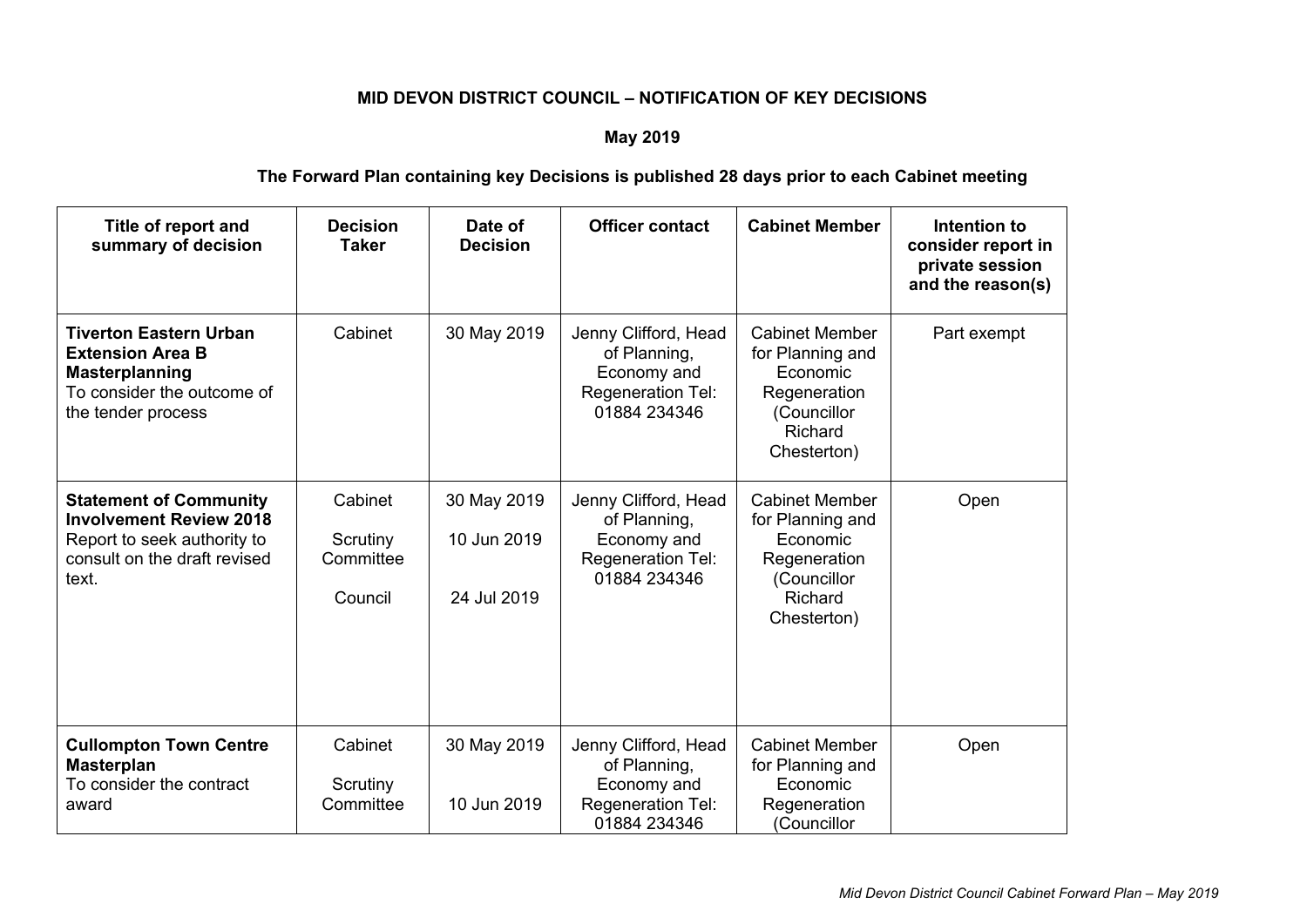| Title of report and<br>summary of decision                                                                                                                                                             | <b>Decision</b><br><b>Taker</b> | Date of<br><b>Decision</b>  | <b>Officer contact</b>                                                                                           | <b>Cabinet Member</b>                                                                                          | Intention to<br>consider report in<br>private session<br>and the reason(s) |
|--------------------------------------------------------------------------------------------------------------------------------------------------------------------------------------------------------|---------------------------------|-----------------------------|------------------------------------------------------------------------------------------------------------------|----------------------------------------------------------------------------------------------------------------|----------------------------------------------------------------------------|
|                                                                                                                                                                                                        |                                 |                             |                                                                                                                  | Richard<br>Chesterton)                                                                                         |                                                                            |
| <b>Greater Exeter Strategic</b><br><b>Plan for Consultation</b><br>To consider a report of the<br>Head of Planning, Economy<br>and Regeneration regarding<br>a draft strategic plan.                   | Cabinet                         | Not before<br>30th May 2019 | Jenny Clifford, Head<br>of Planning,<br>Economy and<br>Regeneration Tel:<br>01884 234346                         | <b>Cabinet Member</b><br>for Planning and<br>Economic<br>Regeneration<br>(Councillor<br>Richard<br>Chesterton) | Open                                                                       |
| <b>Tiverton Regeneration</b><br><b>Scheme - works to Fore</b><br><b>Street and the market</b><br>access - Award of Contract<br>To approve the outcome of<br>the procurement exercise.                  | Cabinet                         | 30 May 2019                 | Andrew Busby,<br>Group Manager for<br><b>Corporate Property</b><br>and Commercial<br>Assets Tel: 01884<br>234948 | <b>Cabinet Member</b><br>for Housing<br>(Councillor Ray<br>Stanley)                                            | Part exempt                                                                |
| <b>Blackdown Hills - Area of</b><br><b>Outstanding Natural</b><br><b>Beauty (AONB)</b><br><b>Management Plan</b><br>To consider adopting the<br>Management Plan following<br>the consultation process. | Cabinet                         | 30 May 2019                 | Jenny Clifford, Head<br>of Planning,<br>Economy and<br>Regeneration Tel:<br>01884 234346                         | <b>Cabinet Member</b><br>for Planning and<br>Economic<br>Regeneration<br>(Councillor<br>Richard<br>Chesterton) | Open                                                                       |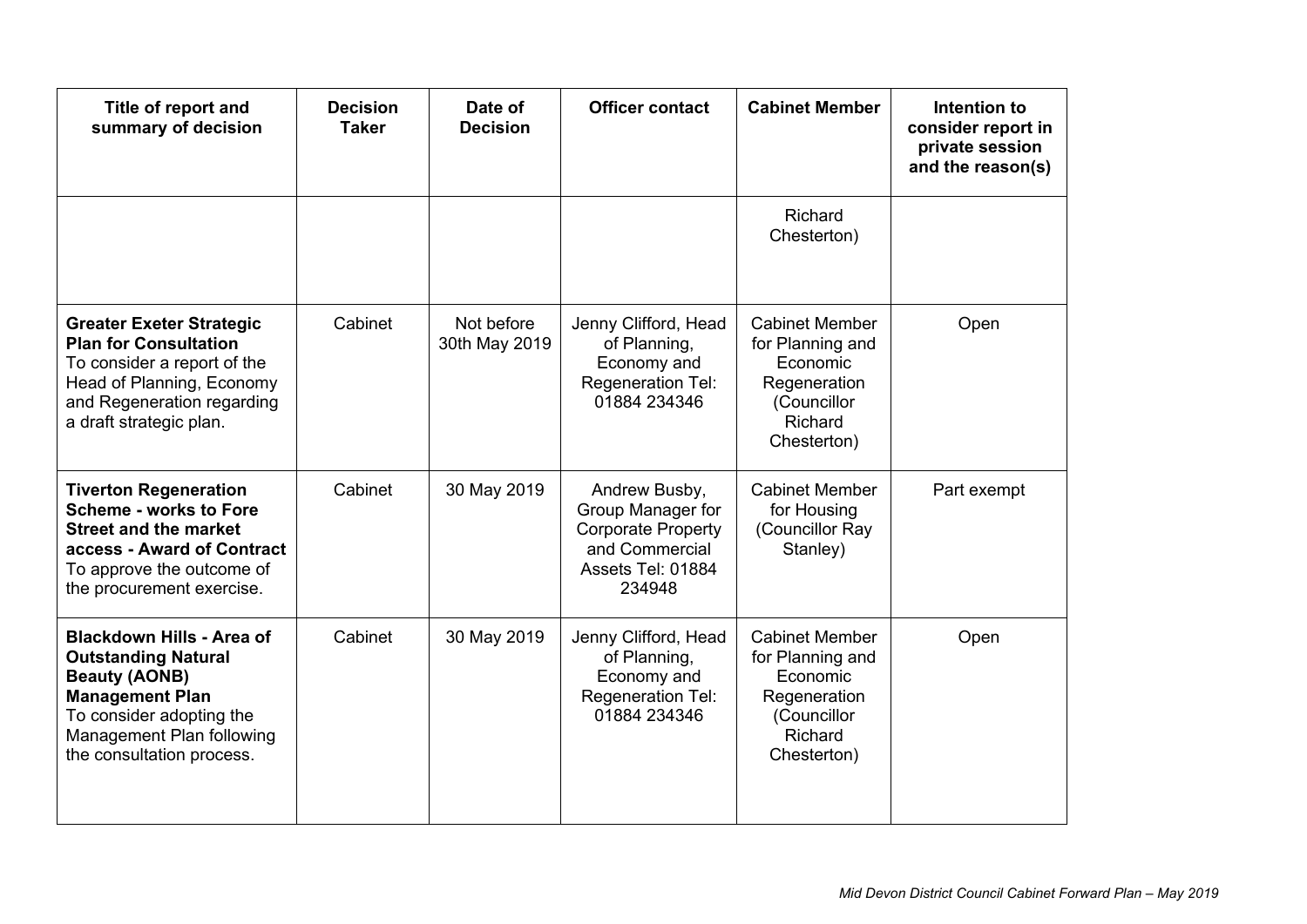| Title of report and<br>summary of decision                                                                                                                                                                                                       | <b>Decision</b><br><b>Taker</b>                          | Date of<br><b>Decision</b> | <b>Officer contact</b>                                                                     | <b>Cabinet Member</b>                                                                                          | Intention to<br>consider report in<br>private session<br>and the reason(s) |
|--------------------------------------------------------------------------------------------------------------------------------------------------------------------------------------------------------------------------------------------------|----------------------------------------------------------|----------------------------|--------------------------------------------------------------------------------------------|----------------------------------------------------------------------------------------------------------------|----------------------------------------------------------------------------|
| <b>Housing Infrastructure</b><br><b>Fund</b><br>To consider a report seeking<br>a decision over Housing<br>Infrastructure Fund<br>agreements with Homes<br>England                                                                               | Cabinet                                                  | 30 May 2019                | Jenny Clifford, Head<br>of Planning,<br>Economy and<br>Regeneration Tel:<br>01884 234346   | <b>Cabinet Member</b><br>for Planning and<br>Economic<br>Regeneration<br>(Councillor<br>Richard<br>Chesterton) | Fully exempt                                                               |
| <b>Environment Educational</b><br><b>Enforcement Policy</b><br>To receive a report from the<br><b>Group Manager of Street</b><br>Scene and Open Spaces on<br>the updates to the<br><b>Environment Education and</b><br><b>Enforcement Policy</b> | Environment<br>Policy<br>Development<br>Group<br>Cabinet | 11 Jun 2019<br>27 Jun 2019 | Stuart Noyce, Group<br>Manager for Street<br>Scene and Open<br>Spaces Tel: 01884<br>244635 | <b>Cabinet Member</b><br>for the<br>Environment                                                                | Open                                                                       |
| <b>Play Area Safety</b><br><b>Inspection Policy</b><br>To receive a 3 year review<br>from the Director of<br>Operations of the Play Area<br><b>Safety Inspection Policy</b>                                                                      | Environment<br>Policy<br>Development<br>Group<br>Cabinet | 11 Jun 2019<br>27 Jun 2019 | Andrew Pritchard,<br>Director of<br><b>Operations Tel:</b><br>01884 234950                 | Leader of the<br>Council<br>(Councillor Clive<br>Eginton)                                                      | Open                                                                       |
| <b>National Assistance Burial</b><br><b>Procedure</b><br>3 yearly review                                                                                                                                                                         | Environment<br>Policy<br>Development<br>Group<br>Cabinet | 11 Jun 2019<br>27 Jun 2019 | Andrew Jarrett,<br>Deputy Chief<br>Executive (S151)<br>Tel: 01884 234242                   | Leader of the<br>Council<br>(Councillor Clive<br>Eginton)                                                      | Open                                                                       |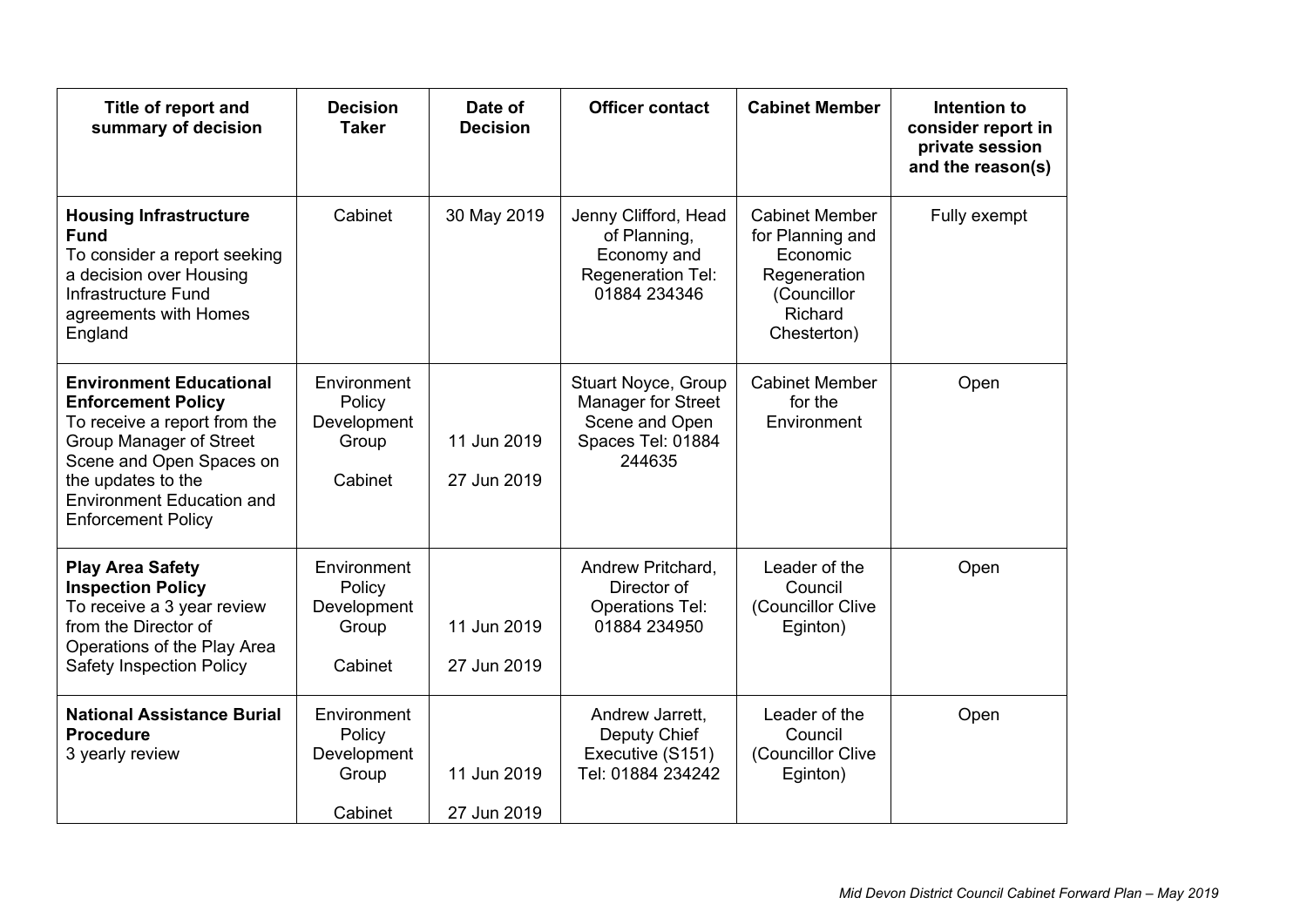| Title of report and<br>summary of decision                                                                                                                                                                                                                                                         | <b>Decision</b><br><b>Taker</b>                                   | Date of<br><b>Decision</b>                | <b>Officer contact</b>                                                                     | <b>Cabinet Member</b>                                                                                          | Intention to<br>consider report in<br>private session<br>and the reason(s) |
|----------------------------------------------------------------------------------------------------------------------------------------------------------------------------------------------------------------------------------------------------------------------------------------------------|-------------------------------------------------------------------|-------------------------------------------|--------------------------------------------------------------------------------------------|----------------------------------------------------------------------------------------------------------------|----------------------------------------------------------------------------|
|                                                                                                                                                                                                                                                                                                    |                                                                   |                                           |                                                                                            |                                                                                                                |                                                                            |
| <b>Market Schedule of Tolls</b><br>To receive a report<br>recommending a schedule of<br>market tolls for 2019/20.                                                                                                                                                                                  | Cabinet<br>Member for<br>Planning and<br>Economic<br>Regeneration | <b>June 2019</b>                          | Adrian Welsh,<br>Group Manager for<br>Growth, Economy<br>and Delivery Tel:<br>01884 234398 | <b>Cabinet Member</b><br>for Planning and<br>Economic<br>Regeneration<br>(Councillor<br>Richard<br>Chesterton) | Open                                                                       |
| <b>Market Rights Policy</b><br>To receive a report<br>presenting the Market Rights<br>Policy                                                                                                                                                                                                       | Economy<br>Policy<br>Development<br>Group<br>Cabinet<br>Council   | 13 Jun 2019<br>27 Jun 2019<br>24 Jul 2019 | Stephen Walford,<br><b>Chief Executive Tel:</b><br>01884 234201                            | <b>Cabinet Member</b><br>for Planning and<br>Economic<br>Regeneration<br>(Councillor<br>Richard<br>Chesterton) | Open                                                                       |
| <b>Cost Recovery &amp;</b><br><b>Commercialisation in</b><br>Growth, Economy &<br><b>Delivery</b><br>To receive a report<br>presenting Members with<br>steps to introduce cost<br>recovery into the Growth,<br><b>Economy and Delivery</b><br>Service and to look at issues<br>relating to further | Economy<br>Policy<br>Development<br>Group<br>Cabinet              | 13 Jun 2019<br>27 Jun 2019                | Jenny Clifford, Head<br>of Planning,<br>Economy and<br>Regeneration Tel:<br>01884 234346   | <b>Cabinet Member</b><br>for Planning and<br>Economic<br>Regeneration<br>(Councillor<br>Richard<br>Chesterton) | Open                                                                       |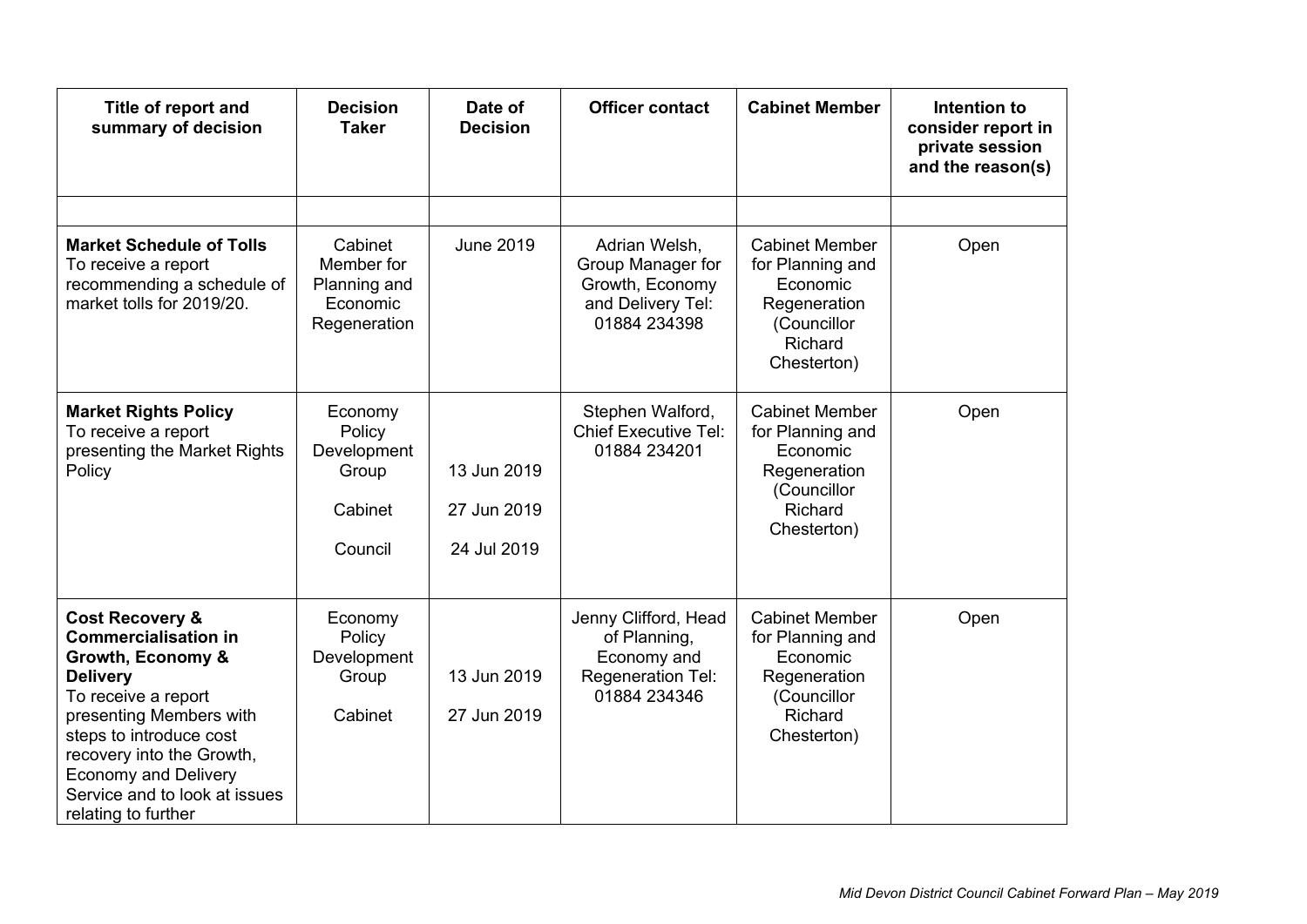| Title of report and<br>summary of decision                                          | <b>Decision</b><br><b>Taker</b>                        | Date of<br><b>Decision</b> | <b>Officer contact</b>                                                     | <b>Cabinet Member</b>                                               | Intention to<br>consider report in<br>private session<br>and the reason(s) |
|-------------------------------------------------------------------------------------|--------------------------------------------------------|----------------------------|----------------------------------------------------------------------------|---------------------------------------------------------------------|----------------------------------------------------------------------------|
| commercialisation within the<br>service.                                            |                                                        |                            |                                                                            |                                                                     |                                                                            |
| <b>Pets and Animals Policy</b><br>To consider a revised policy.                     | <b>Homes Policy</b><br>Development<br>Group<br>Cabinet | 18 Jun 2019<br>27 Jun 2019 | Andrew Pritchard,<br>Director of<br><b>Operations Tel:</b><br>01884 234950 | <b>Cabinet Member</b><br>for Housing<br>(Councillor Ray<br>Stanley) | Open                                                                       |
| <b>Hoarding Policy</b><br>To consider a revised policy.                             | <b>Homes Policy</b><br>Development<br>Group<br>Cabinet | 18 Jun 2019<br>27 Jun 2019 | Andrew Pritchard,<br>Director of<br><b>Operations Tel:</b><br>01884 234950 | <b>Cabinet Member</b><br>for Housing<br>(Councillor Ray<br>Stanley) | Open                                                                       |
| <b>Harassment Policy</b><br>To consider a revised policy.                           | <b>Homes Policy</b><br>Development<br>Group<br>Cabinet | 18 Jun 2019<br>27 Jun 2019 | Andrew Pritchard,<br>Director of<br><b>Operations Tel:</b><br>01884 234950 | <b>Cabinet Member</b><br>for Housing<br>(Councillor Ray<br>Stanley) | Open                                                                       |
| <b>Allocations Policy and</b><br><b>Procedures</b><br>To consider a revised policy. | <b>Homes Policy</b><br>Development<br>Group<br>Cabinet | 18 Jun 2019<br>27 Jun 2019 | Andrew Pritchard,<br>Director of<br><b>Operations Tel:</b><br>01884 234950 | <b>Cabinet Member</b><br>for Housing<br>(Councillor Ray<br>Stanley) | Open                                                                       |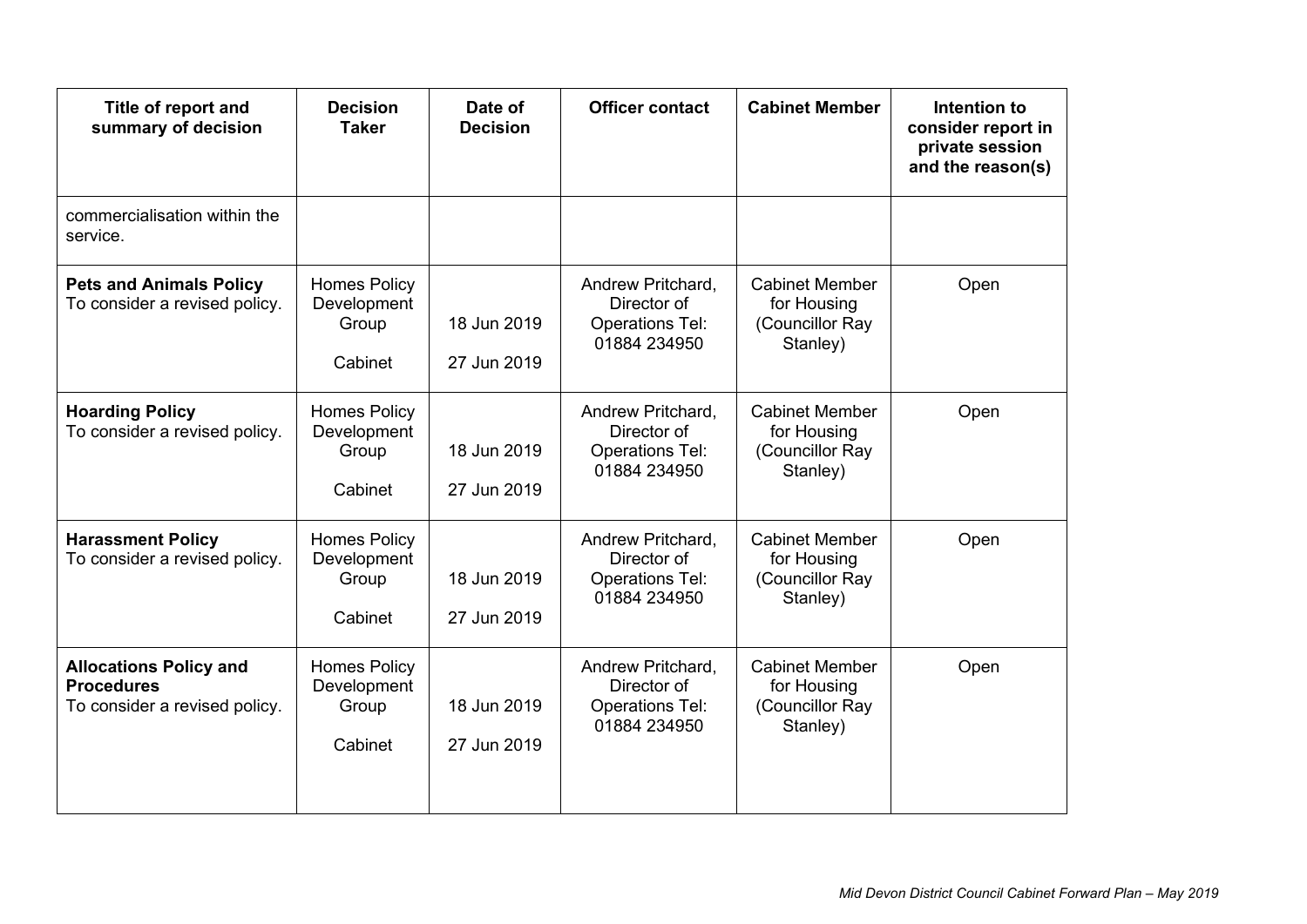| Title of report and<br>summary of decision                                                                                                                                                                       | <b>Decision</b><br><b>Taker</b>                        | Date of<br><b>Decision</b> | <b>Officer contact</b>                                                                                          | <b>Cabinet Member</b>                                                                                           | Intention to<br>consider report in<br>private session<br>and the reason(s) |
|------------------------------------------------------------------------------------------------------------------------------------------------------------------------------------------------------------------|--------------------------------------------------------|----------------------------|-----------------------------------------------------------------------------------------------------------------|-----------------------------------------------------------------------------------------------------------------|----------------------------------------------------------------------------|
| <b>Corporate Asbestos Policy</b><br>To consider a revised policy.                                                                                                                                                | <b>Homes Policy</b><br>Development<br>Group<br>Cabinet | 18 Jun 2019<br>27 Jun 2019 | Andrew Pritchard,<br>Director of<br><b>Operations Tel:</b><br>01884 234950                                      | <b>Cabinet Member</b><br>for Housing<br>(Councillor Ray<br>Stanley)                                             | Open                                                                       |
| <b>Regulation of Investigatory</b><br><b>Powers</b><br>To receive the annual review<br>of Regulation of Investigatory<br>Powers from the Director of<br>Corporate Affairs and<br><b>Business Transformation.</b> | Community<br>Policy<br>Development<br>Group<br>Cabinet | 25 Jun 2019<br>25 Jul 2019 | Jill May, Director of<br><b>Corporate Affairs</b><br>and Business<br><b>Transformation Tel:</b><br>01884 234381 | Cabinet for the<br>Working<br>Environment and<br><b>Support Services</b><br>(Councillor<br>Margaret<br>Squires) | Open                                                                       |
| <b>Design Supplementary</b><br><b>Planning Document</b><br>To consider a report seeking<br>approval to consult on the<br>draft Supplementary<br>Planning Document.                                               | Cabinet                                                | 27 Jun 2019                | Jenny Clifford, Head<br>of Planning,<br>Economy and<br>Regeneration Tel:<br>01884 234346                        | <b>Cabinet Member</b><br>for Planning and<br>Economic<br>Regeneration<br>(Councillor<br>Richard<br>Chesterton)  | Open                                                                       |
| <b>S106 Governance</b><br>To agree governance<br>arrangements for S106<br>agreements                                                                                                                             | Cabinet                                                | 27 Jun 2019                | Jenny Clifford, Head<br>of Planning,<br>Economy and<br>Regeneration Tel:<br>01884 234346                        | <b>Cabinet Member</b><br>for Planning and<br>Economic<br>Regeneration<br>(Councillor<br>Richard<br>Chesterton)  | Open                                                                       |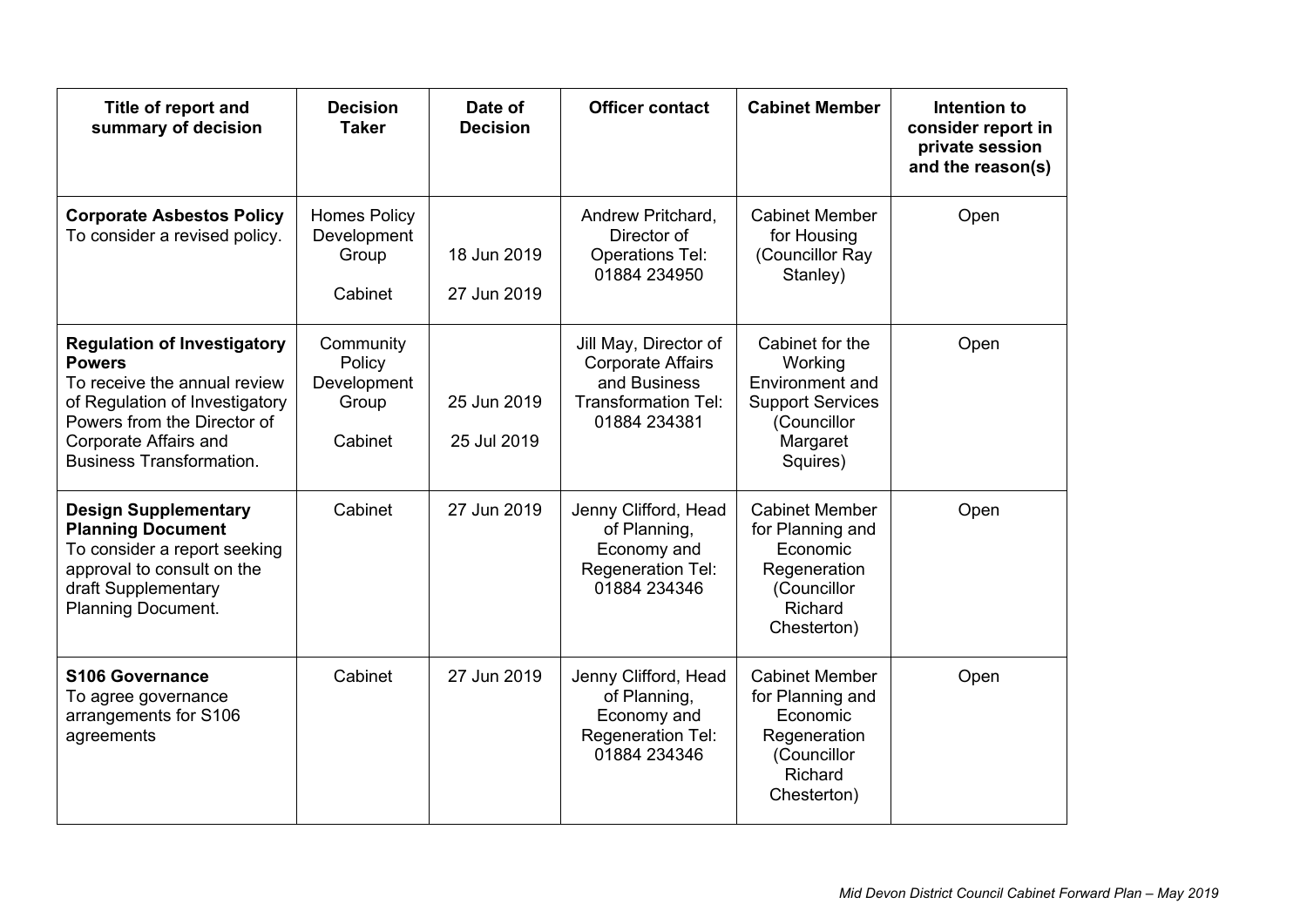| Title of report and<br>summary of decision                                                                                                                                         | <b>Decision</b><br><b>Taker</b> | Date of<br><b>Decision</b> | <b>Officer contact</b>                                                                                         | <b>Cabinet Member</b>                                                    | Intention to<br>consider report in<br>private session<br>and the reason(s) |
|------------------------------------------------------------------------------------------------------------------------------------------------------------------------------------|---------------------------------|----------------------------|----------------------------------------------------------------------------------------------------------------|--------------------------------------------------------------------------|----------------------------------------------------------------------------|
| <b>Beech Road, Tiverton -</b><br><b>Design and Build Tender</b><br>To consider the award of the<br>tender                                                                          | Cabinet                         | 27 Jun 2019                | Andrew Jarrett,<br>Deputy Chief<br>Executive (S151)<br>Tel: 01884 234242                                       | <b>Cabinet Member</b><br>for Housing<br>(Councillor Ray<br>Stanley)      | Part exempt                                                                |
| <b>Data Protection Policy</b><br>To consider the policy as<br>part of an annual review                                                                                             | Cabinet                         | 27 Jun 2019                | Catherine Yandle,<br>Group Manager for<br>Performance,<br>Governance and<br>Data Security Tel:<br>01884 234975 | Leader of the<br>Council<br>(Councillor Clive<br>Eginton)                | Open                                                                       |
| <b>Revenue and Capital</b><br><b>Outturn</b><br>To consider a report<br>presenting the revenue and<br>capital outturn figures for the<br>financial year 2018/19                    | Cabinet                         | 27 Jun 2019                | Andrew Jarrett.<br>Deputy Chief<br>Executive (S151)<br>Tel: 01884 234242                                       | <b>Cabinet Member</b><br>for Finance<br>(Councillor Peter<br>Hare-Scott) | Open                                                                       |
| <b>Annual Treasury</b><br><b>Management Report</b><br>To consider a report<br>providing members with a<br>review of activities and the<br>actual prudential treasury<br>indicators | Cabinet<br>Council              | 27 Jun 2019<br>24 Jul 2019 | Andrew Jarrett,<br>Deputy Chief<br>Executive (S151)<br>Tel: 01884 234242                                       | <b>Cabinet Member</b><br>for Finance<br>(Councillor Peter<br>Hare-Scott) | Open                                                                       |
| <b>Freedom of Information</b><br><b>Policy</b><br>To consider the policy as                                                                                                        | Cabinet                         | 27 Jun 2019                | Catherine Yandle,<br>Group Manager for<br>Performance,                                                         | Leader of the<br>Council<br>(Councillor Clive                            | Open                                                                       |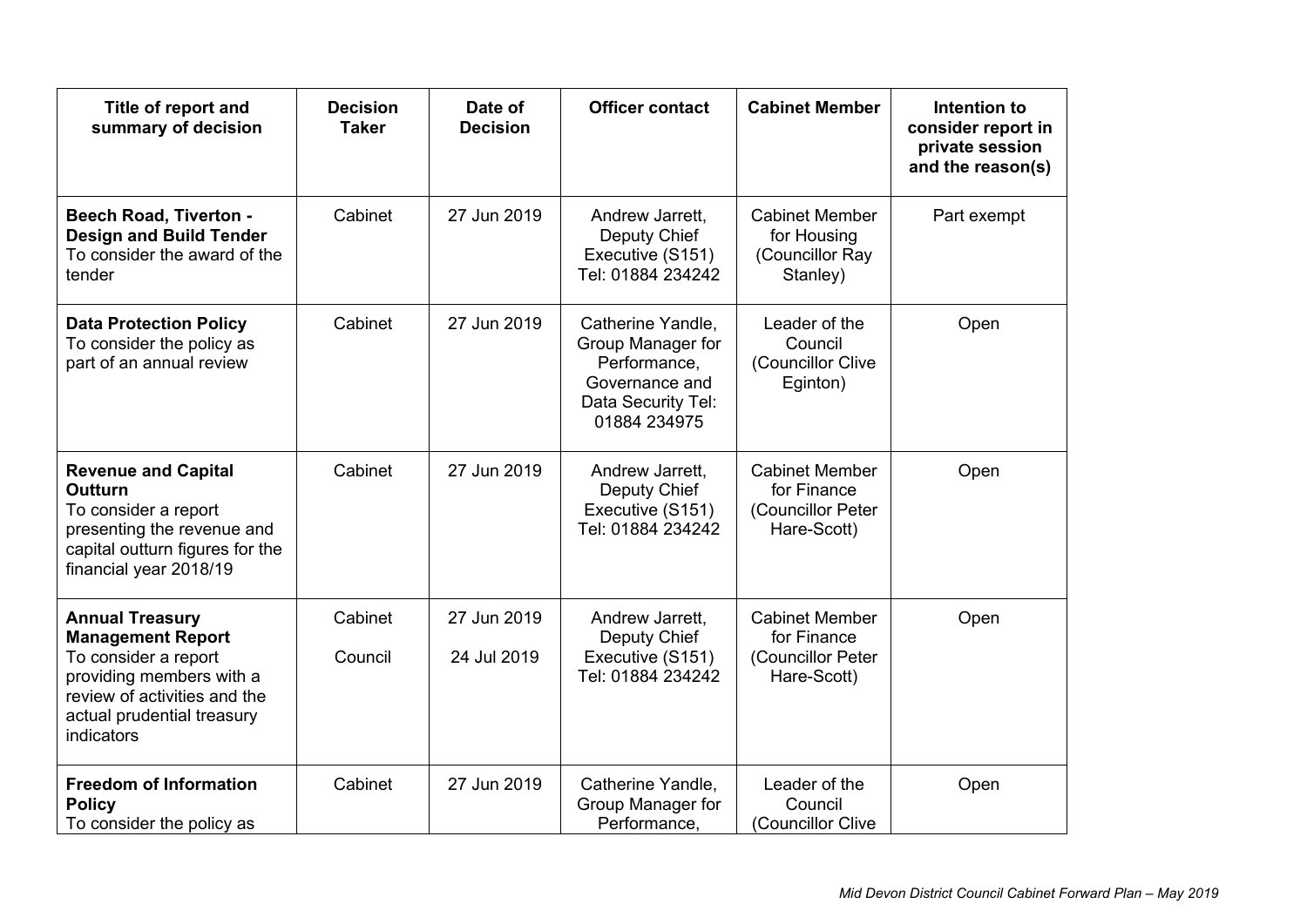| Title of report and<br>summary of decision                                                                                                                                                                                                | <b>Decision</b><br><b>Taker</b>                        | Date of<br><b>Decision</b> | <b>Officer contact</b>                                                                                          | <b>Cabinet Member</b>                                                                                           | Intention to<br>consider report in<br>private session<br>and the reason(s) |
|-------------------------------------------------------------------------------------------------------------------------------------------------------------------------------------------------------------------------------------------|--------------------------------------------------------|----------------------------|-----------------------------------------------------------------------------------------------------------------|-----------------------------------------------------------------------------------------------------------------|----------------------------------------------------------------------------|
| part of an annual review                                                                                                                                                                                                                  |                                                        |                            | Governance and<br>Data Security Tel:<br>01884 234975                                                            | Eginton)                                                                                                        |                                                                            |
| <b>Income Management</b><br><b>Policy</b><br>To consider a revised policy.                                                                                                                                                                | <b>Homes Policy</b><br>Development<br>Group<br>Cabinet | 13 Aug 2019<br>22 Aug 2019 | Andrew Pritchard,<br>Director of<br><b>Operations Tel:</b><br>01884 234950                                      | <b>Cabinet Member</b><br>for Housing<br>(Councillor Ray<br>Stanley)                                             | Open                                                                       |
| <b>Homelessness Strategy</b>                                                                                                                                                                                                              | <b>Homes Policy</b><br>Development<br>Group<br>Cabinet | 13 Aug 2019<br>22 Aug 2019 | Andrew Pritchard,<br>Director of<br><b>Operations Tel:</b><br>01884 234950                                      | <b>Cabinet Member</b><br>for Housing<br>(Councillor Ray<br>Stanley)                                             | Open                                                                       |
| <b>Single Equalities Policy</b><br>and Equality Objective<br>To receive the annual review<br>of the Single Equalities<br>Policy and Equality Objective<br>from the Director of<br>Corporate Affairs and<br><b>Business Transformation</b> | Community<br>Policy<br>Development<br>Group<br>Cabinet | 20 Aug 2019<br>19 Sep 2019 | Jill May, Director of<br><b>Corporate Affairs</b><br>and Business<br><b>Transformation Tel:</b><br>01884 234381 | Cabinet for the<br>Working<br>Environment and<br><b>Support Services</b><br>(Councillor<br>Margaret<br>Squires) | Open                                                                       |
| <b>Housing Revenue Account</b><br><b>Asset Management</b><br><b>Strategy</b><br>consider<br>revised<br>To<br>a                                                                                                                            | <b>Homes Policy</b><br>Development<br>Group            | 1 Oct 2019                 | Andrew Pritchard,<br>Director of<br><b>Operations Tel:</b><br>01884 234950                                      | <b>Cabinet Member</b><br>for Housing<br>(Councillor Ray<br>Stanley)                                             | Open                                                                       |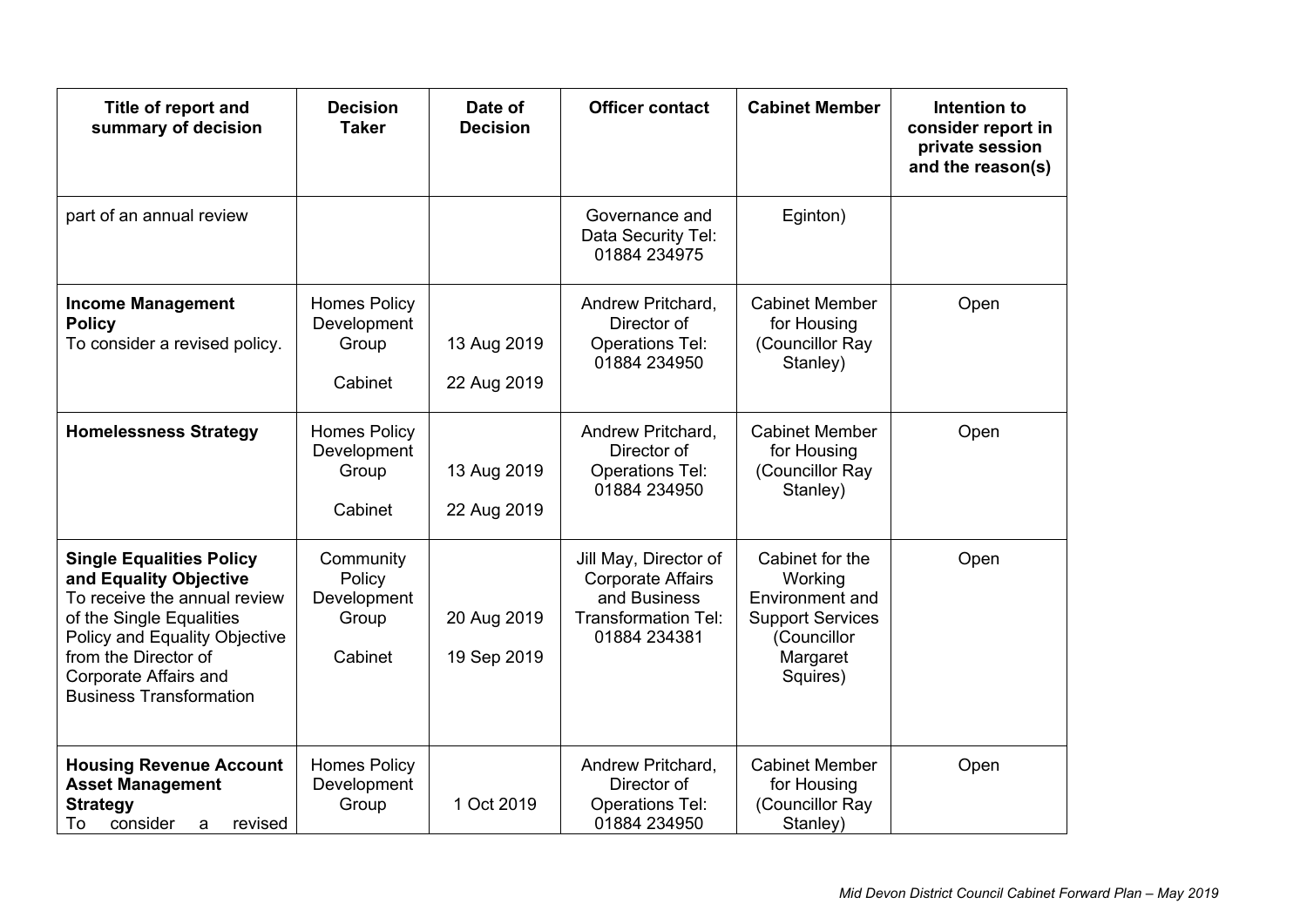| Title of report and<br>summary of decision                                                                                                                                                                                                                                                                          | <b>Decision</b><br><b>Taker</b>                        | Date of<br><b>Decision</b> | <b>Officer contact</b>                                                                                       | <b>Cabinet Member</b>                                                                                          | Intention to<br>consider report in<br>private session<br>and the reason(s) |
|---------------------------------------------------------------------------------------------------------------------------------------------------------------------------------------------------------------------------------------------------------------------------------------------------------------------|--------------------------------------------------------|----------------------------|--------------------------------------------------------------------------------------------------------------|----------------------------------------------------------------------------------------------------------------|----------------------------------------------------------------------------|
| strategy.                                                                                                                                                                                                                                                                                                           | Cabinet                                                | 17 Oct 2019                |                                                                                                              |                                                                                                                |                                                                            |
| <b>Compensation Policy</b><br>To consider a revised policy.                                                                                                                                                                                                                                                         | <b>Homes Policy</b><br>Development<br>Group<br>Cabinet | 1 Oct 2019<br>23 Oct 2019  | Andrew Pritchard,<br>Director of<br><b>Operations Tel:</b><br>01884 234950                                   | <b>Cabinet Member</b><br>for Housing<br>(Councillor Ray<br>Stanley)                                            | Open                                                                       |
| <b>Community Safety</b><br>Partnership<br>To consider a report from the<br>group Manager for Public<br><b>Health and Regulatory</b><br>Services outlining the<br><b>Council's Community Safety</b><br>Action Plan, and to seek<br>Members recommendation to<br>acknowledge and accept the<br>priorities action plan | Community<br>Policy<br>Development<br>Group<br>Cabinet | 8 Oct 2019<br>17 Oct 2019  | Simon Newcombe,<br>Group Manager for<br>Public Health and<br><b>Regulatory Services</b><br>Tel: 01884 244615 | <b>Cabinet Member</b><br>for Community<br><b>Well Being</b><br>(Councillor Colin<br>Slade)                     | Open                                                                       |
| <b>Design Supplementary</b><br><b>Planning Document - post</b><br>consultation<br>To consider the<br><b>Supplementary Planning</b><br>Document post consultation                                                                                                                                                    | Cabinet                                                | 17 Oct 2019                | Jenny Clifford, Head<br>of Planning,<br>Economy and<br>Regeneration Tel:<br>01884 234346                     | <b>Cabinet Member</b><br>for Planning and<br>Economic<br>Regeneration<br>(Councillor<br>Richard<br>Chesterton) | Open                                                                       |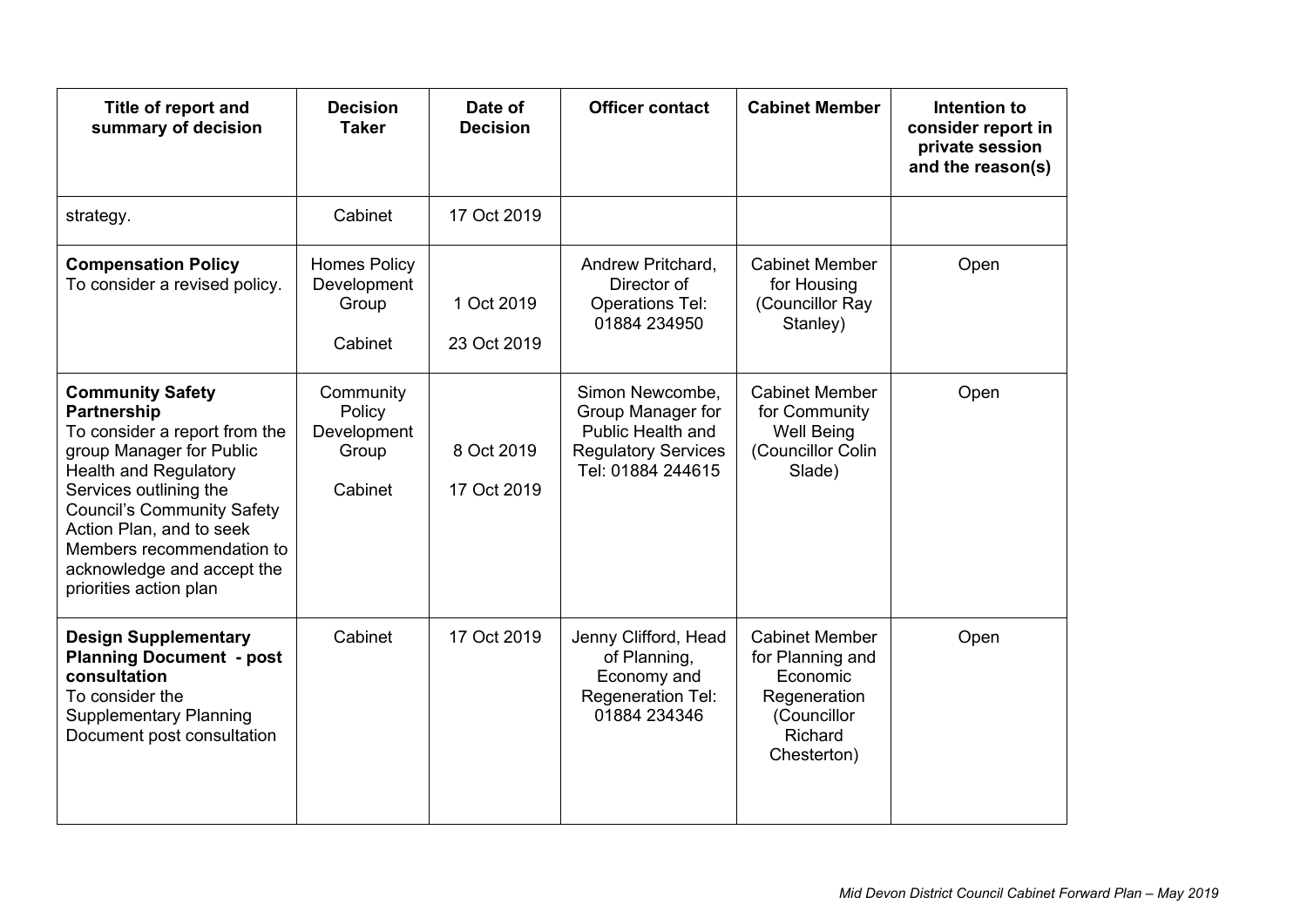| Title of report and<br>summary of decision                                                                                                                                                                       | <b>Decision</b><br><b>Taker</b>                        | Date of<br><b>Decision</b> | <b>Officer contact</b>                                                     | <b>Cabinet Member</b>                                                                                           | Intention to<br>consider report in<br>private session<br>and the reason(s) |
|------------------------------------------------------------------------------------------------------------------------------------------------------------------------------------------------------------------|--------------------------------------------------------|----------------------------|----------------------------------------------------------------------------|-----------------------------------------------------------------------------------------------------------------|----------------------------------------------------------------------------|
| <b>Cleaning Contractors</b><br>To approve the outcome of<br>the procurement exercise.                                                                                                                            | Cabinet                                                | 17 Oct 2019                | Andrew Jarrett,<br>Deputy Chief<br>Executive (S151)<br>Tel: 01884 234242   | Cabinet for the<br>Working<br>Environment and<br><b>Support Services</b><br>(Councillor<br>Margaret<br>Squires) | Open                                                                       |
| <b>Treasury Management</b><br><b>Strategy and Mid Year</b><br><b>Review</b><br>To consider a report with<br>information regarding the<br>treasury performance in the<br>first 6 months of the<br>municipal year. | Cabinet<br>Council                                     | 21 Nov 2019<br>8 Jan 2020  | Andrew Jarrett,<br>Deputy Chief<br>Executive (S151)<br>Tel: 01884 234242   | <b>Cabinet Member</b><br>for Finance<br>(Councillor Peter<br>Hare-Scott)                                        | Open                                                                       |
| <b>Domestic Abuse Policy</b><br>To consider a revised policy.                                                                                                                                                    | <b>Homes Policy</b><br>Development<br>Group<br>Cabinet | 3 Dec 2019<br>19 Dec 2019  | Andrew Pritchard,<br>Director of<br><b>Operations Tel:</b><br>01884 234950 | <b>Cabinet Member</b><br>for Housing<br>(Councillor Ray<br>Stanley)                                             | Open                                                                       |
| <b>Improvements to Council</b><br><b>Property Policy</b><br>To consider a revised policy.                                                                                                                        | <b>Homes Policy</b><br>Development<br>Group<br>Cabinet | 3 Dec 2019<br>19 Dec 2019  | Andrew Pritchard,<br>Director of<br><b>Operations Tel:</b><br>01884 234950 | <b>Cabinet Member</b><br>for Housing<br>(Councillor Ray<br>Stanley)                                             | Open                                                                       |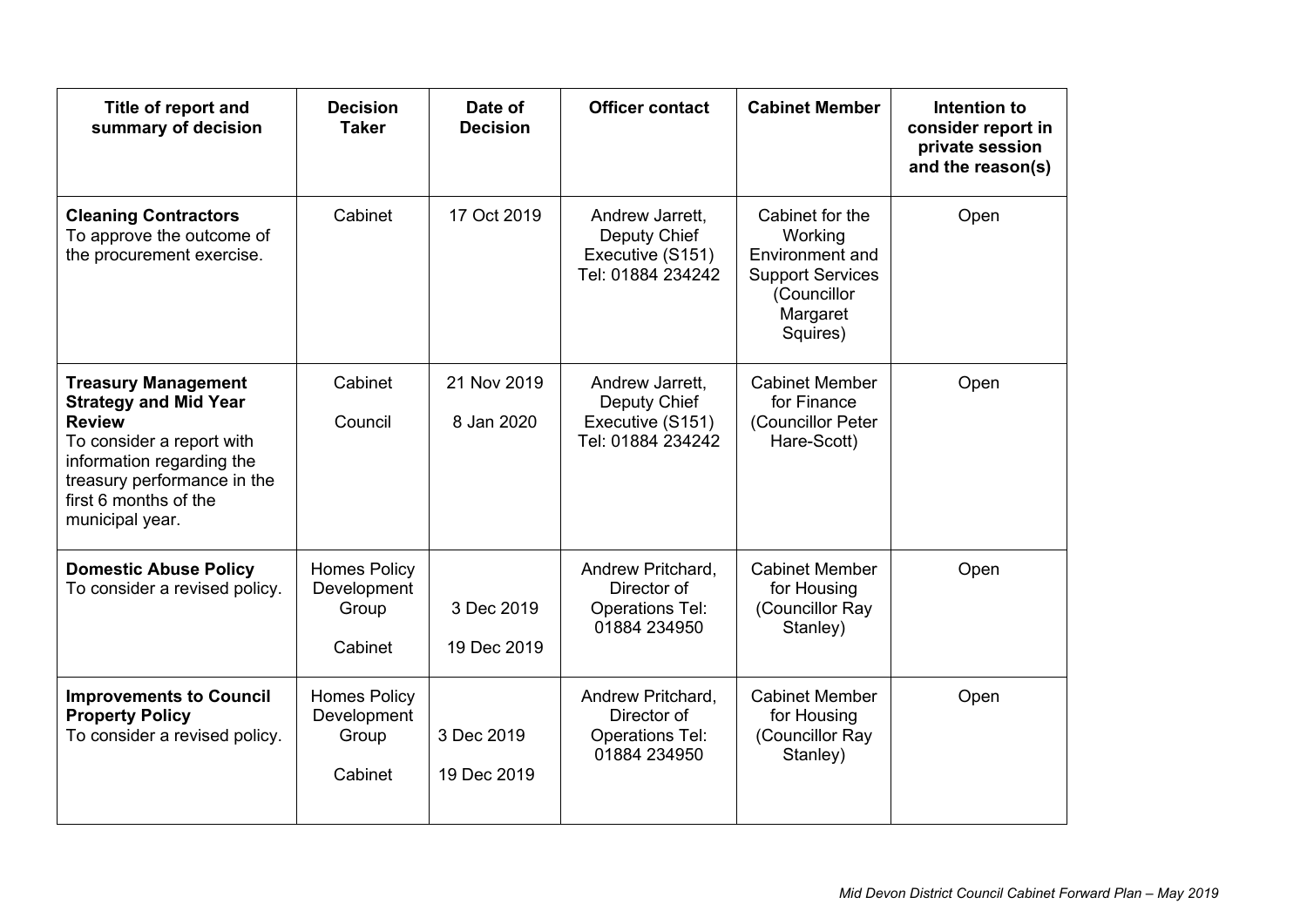| Title of report and<br>summary of decision                                                                                                                                                                       | <b>Decision</b><br><b>Taker</b>                        | Date of<br><b>Decision</b> | <b>Officer contact</b>                                                                                          | <b>Cabinet Member</b>                                                                                                  | Intention to<br>consider report in<br>private session<br>and the reason(s) |
|------------------------------------------------------------------------------------------------------------------------------------------------------------------------------------------------------------------|--------------------------------------------------------|----------------------------|-----------------------------------------------------------------------------------------------------------------|------------------------------------------------------------------------------------------------------------------------|----------------------------------------------------------------------------|
| <b>ASB Policy and</b><br><b>Procedures</b>                                                                                                                                                                       | <b>Homes Policy</b><br>Development<br>Group<br>Cabinet | 3 Dec 2019<br>19 Dec 2019  | Andrew Pritchard,<br>Director of<br><b>Operations Tel:</b><br>01884 234950                                      | <b>Cabinet Member</b><br>for Housing<br>(Councillor Ray<br>Stanley)                                                    | Open                                                                       |
| <b>Leasehold Management</b><br><b>Policy</b>                                                                                                                                                                     | <b>Homes Policy</b><br>Development<br>Group<br>Cabinet | 3 Dec 2019<br>19 Dec 2019  | Andrew Pritchard,<br>Director of<br><b>Operations Tel:</b><br>01884 234950                                      | <b>Cabinet Member</b><br>for Housing<br>(Councillor Ray<br>Stanley)                                                    | Open                                                                       |
| <b>Corporate Health &amp; Safety</b><br><b>Policy</b><br>To receive the annual review<br>of the Corporate Health &<br>Safety Policy from the<br>Director of Corporate Affairs<br>and Business<br>Transformation. | Community<br>Policy<br>Development<br>Group<br>Cabinet | 10 Dec 2019<br>16 Jan 2020 | Jill May, Director of<br><b>Corporate Affairs</b><br>and Business<br><b>Transformation Tel:</b><br>01884 234381 | Cabinet for the<br>Working<br><b>Environment</b> and<br><b>Support Services</b><br>(Councillor<br>Margaret<br>Squires) | Open                                                                       |
| <b>Tenancy Policy</b><br>To consider a revised policy.                                                                                                                                                           | <b>Homes Policy</b><br>Development<br>Group<br>Cabinet | 17 Mar 2020<br>26 Mar 2020 | Andrew Pritchard,<br>Director of<br><b>Operations Tel:</b><br>01884 234950                                      | <b>Cabinet Member</b><br>for Housing<br>(Councillor Ray<br>Stanley)                                                    | Open                                                                       |